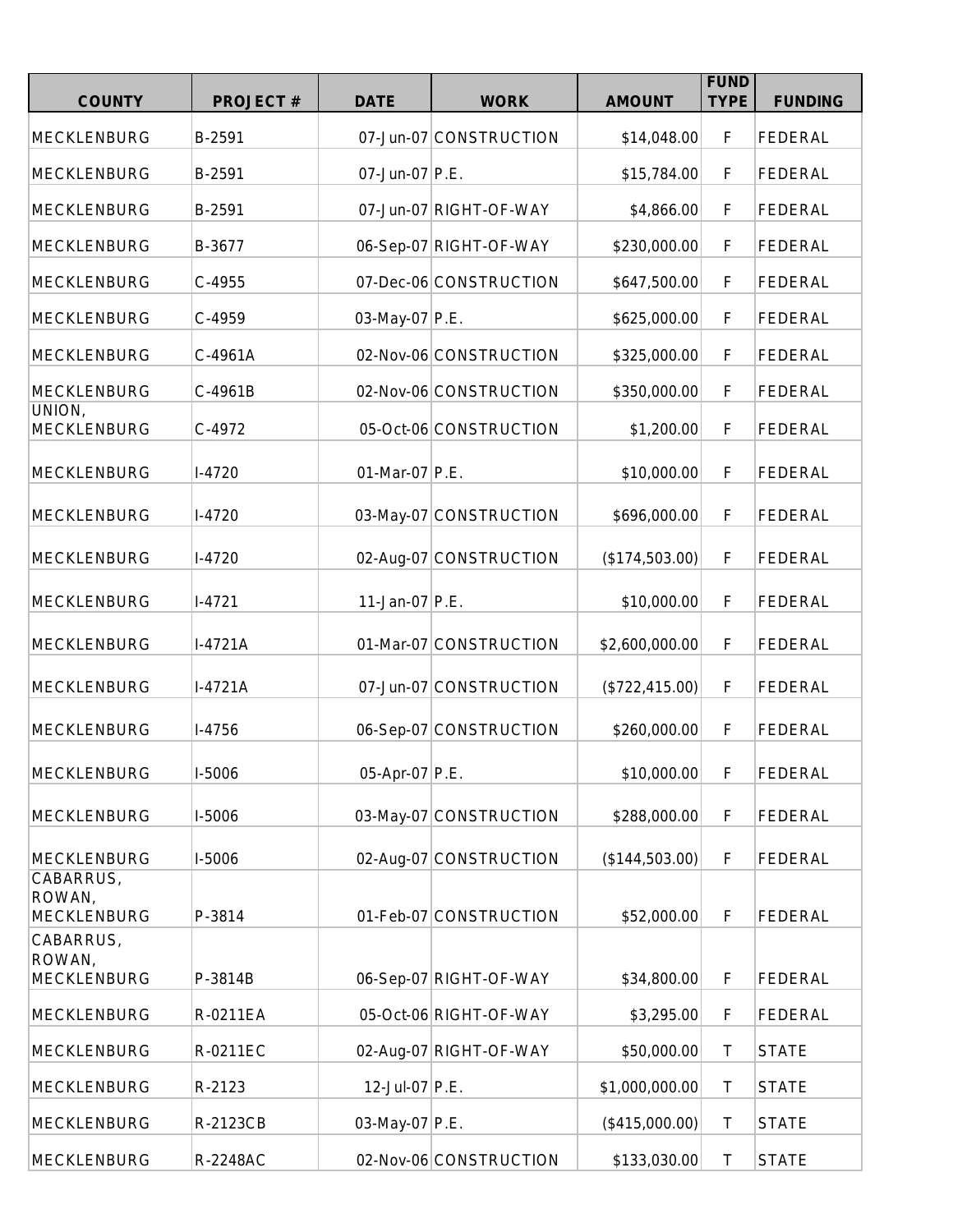| <b>COUNTY</b>                | <b>PROJECT#</b> | <b>DATE</b>    | <b>WORK</b>            | <b>AMOUNT</b>  | <b>FUND</b><br><b>TYPE</b> | <b>FUNDING</b> |
|------------------------------|-----------------|----------------|------------------------|----------------|----------------------------|----------------|
|                              |                 |                |                        |                |                            |                |
| <b>MECKLENBURG</b>           | R-2248BA        |                | 05-Apr-07 CONSTRUCTION | (\$649,575.00) | $\top$                     | <b>STATE</b>   |
| <b>MECKLENBURG</b>           | R-2248BB        |                | 05-Oct-06 RIGHT-OF-WAY | \$3,500,000.00 | $\mathsf{T}$               | <b>STATE</b>   |
| <b>MECKLENBURG</b>           | R-2248BB        |                | 12-Jul-07 CONSTRUCTION | \$880,000.00   | F                          | <b>FEDERAL</b> |
| <b>MECKLENBURG</b>           | R-2248D         |                | 05-Apr-07 RIGHT-OF-WAY | \$2,000,000.00 | $\mathsf T$                | <b>STATE</b>   |
| <b>MECKLENBURG</b>           | R-2248E         |                | 07-Dec-06 RIGHT-OF-WAY | \$481,000.00   | $\mathsf{T}$               | <b>STATE</b>   |
| <b>MECKLENBURG</b>           | R-2248E         |                | 02-Aug-07 RIGHT-OF-WAY | \$997,010.00   | $\top$                     | <b>STATE</b>   |
| <b>MECKLENBURG</b>           | R-2555A         |                | 05-Oct-06 RIGHT-OF-WAY | \$6,000,000.00 | H                          | <b>STATE</b>   |
| <b>MECKLENBURG</b>           | R-2555A         |                | 02-Aug-07 RIGHT-OF-WAY | \$5,194,000.00 | H                          | <b>STATE</b>   |
| <b>MECKLENBURG</b>           | R-2555A         | 06-Sep-07 P.E. |                        | \$131,000.00   | H                          | <b>STATE</b>   |
| <b>MECKLENBURG</b>           | R-4073J         | 01-Feb-07 P.E. |                        | \$21,810.00    | F                          | FEDERAL        |
| <b>MECKLENBURG</b>           | R-4436JC        |                | 02-Aug-07 CONSTRUCTION | \$100,000.00   | F                          | <b>FEDERAL</b> |
| <b>MECKLENBURG</b>           | U-0203          |                | 02-Nov-06 RIGHT-OF-WAY | \$486,240.00   | H                          | <b>STATE</b>   |
| <b>MECKLENBURG</b>           | U-0209C         |                | 05-Apr-07 CONSTRUCTION | \$283,000.00   | T                          | <b>STATE</b>   |
| <b>MECKLENBURG</b>           | U-0209F         |                | 07-Dec-06 CONSTRUCTION | \$223,500.00   | F                          | <b>FEDERAL</b> |
| <b>MECKLENBURG</b>           | U-2100          |                | 01-Feb-07 CONSTRUCTION | \$1,655,000.00 | H                          | <b>STATE</b>   |
| MECKLENBURG,<br><b>UNION</b> | U-2510A         |                | 06-Sep-07 RIGHT-OF-WAY | \$2,096,998.00 | $\mathsf F$                | <b>FEDERAL</b> |
| <b>MECKLENBURG</b>           | U-2512A         |                | 11-Jan-07 CONSTRUCTION | \$13,500.00    | $\mathsf F$                | <b>FEDERAL</b> |
| <b>MECKLENBURG</b>           | U-2512BA        |                | 05-Apr-07 RIGHT-OF-WAY | \$79,118.00    | F                          | <b>FEDERAL</b> |
| <b>MECKLENBURG</b>           | U-2512BA        |                | 05-Apr-07 CONSTRUCTION | \$2,620,085.00 | F                          | <b>FEDERAL</b> |
| <b>MECKLENBURG</b>           | U-3603          |                | 05-Apr-07 CONSTRUCTION | \$1,550,000.00 | F.                         | <b>FEDERAL</b> |
| <b>MECKLENBURG</b>           | U-3603          |                | 12-Jul-07 CONSTRUCTION | \$163,563.00   | F.                         | <b>FEDERAL</b> |
| <b>MECKLENBURG</b>           | U-3861          |                | 07-Dec-06 RIGHT-OF-WAY | \$161,894.00   | F                          | <b>FEDERAL</b> |
| <b>MECKLENBURG</b>           | U-3861          |                | 07-Dec-06 CONSTRUCTION | \$47,261.00    | F                          | <b>FEDERAL</b> |
| <b>MECKLENBURG</b>           | U-4022          | 02-Nov-06 P.E. |                        | \$461,311.00   | H                          | <b>STATE</b>   |
| <b>MECKLENBURG</b>           | U-4401          | 01-Mar-07 P.E. |                        | \$123,000.00   | H                          | <b>STATE</b>   |
| <b>MECKLENBURG</b>           | U-4401          | 05-Apr-07 P.E. |                        | \$108,000.00   | Τ                          | <b>STATE</b>   |
| <b>MECKLENBURG</b>           | U-4401          |                | 12-Jul-07 RIGHT-OF-WAY | \$600,000.00   | Τ                          | <b>STATE</b>   |
| <b>MECKLENBURG</b>           | U-4911          | 06-Sep-07 P.E. |                        | \$307,477.00   | F                          | <b>FEDERAL</b> |
| <b>MECKLENBURG</b>           | U-5014          | 02-Aug-07 P.E. |                        | \$69,300.00    | F                          | <b>FEDERAL</b> |
| <b>MECKLENBURG</b>           | U-5025          | 12-Jul-07 P.E. |                        | \$10,000.00    | H                          | <b>STATE</b>   |
| <b>MECKLENBURG</b>           | W-4836          |                | 05-Apr-07 CONSTRUCTION | \$59,000.00    | F                          | <b>FEDERAL</b> |
| <b>MECKLENBURG</b>           | Z-4410DE        |                | 01-Feb-07 CONSTRUCTION | \$135,000.00   | F                          | <b>FEDERAL</b> |